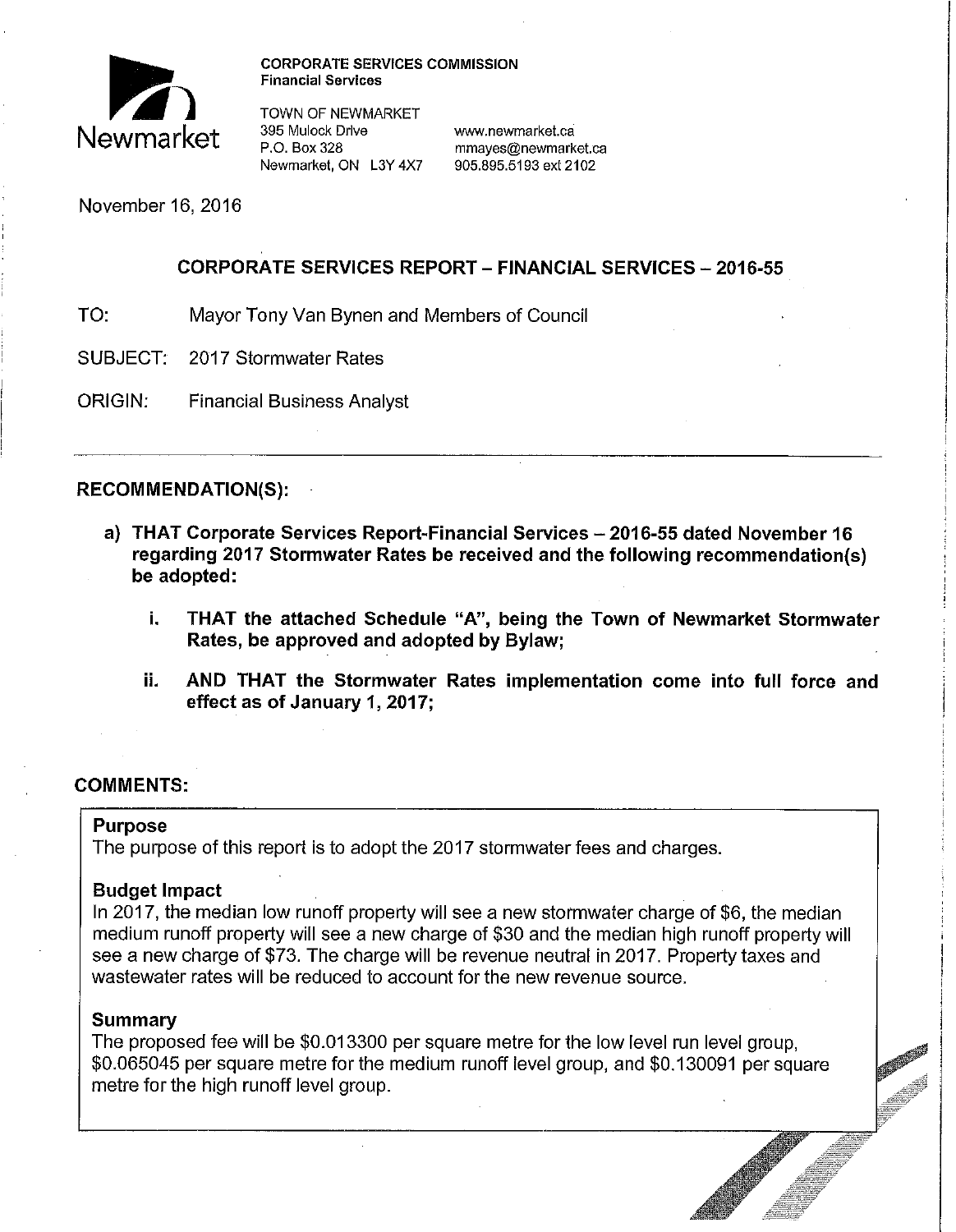#### **Background**

The Municipal Act, 2001, 8.0. 2001 (the "Act"), authorizes a municipality to pass by-laws imposing fees and charges pertaining to a stormwater system pursuant to sections 9, 10, 11 and 391 of the Act. The proposed Stormwater Management Services Charge Bylaw will enable the Town to impose a stormwater fee.

#### **Analysis and Options**

A stormwater charge will provide a fair, transparent and dedicated funding source to help protect homes and businesses from floods.

The stormwater management rate will help protect the environment, fund the replacement of aging infrastructure and protect homes and businesses from rain events that are becoming more frequent and severe.

To understand how properties will be impacted by this charge, table 1 shows the size of the average property of each runoff level group. It compares the taxes and wastewater rates each group currently pays to fund stormwater management and what it will pay if the stormwater charge is adopted.

#### **Table 1: Average Annual Impact on Stormwater Customers by Runoff Level Group**

|                          | Size (square meters) | Taxes  | <b>Water</b> | Stormwater  | Impact      |
|--------------------------|----------------------|--------|--------------|-------------|-------------|
| Low Runoff Level         | 14,200               | -\$50  | -54          | 5189        | <b>S135</b> |
| Medium Runoff Level      | $600 -$              | -\$45  | -S8          | <b>S39</b>  | -S14        |
| <b>High Runoff Level</b> | 3,720                | -\$216 | $-523$       | <b>S484</b> | \$245       |

Sometimes, a few outliers can significantly skew averages. Therefore averages may not give a great idea of how the 'typical' property is impacted. The median was used for further analysis. Table 5 shows the size of the median property of each runoff level group. It compares the taxes and water rates it currently pays to the stormwater charge it would pay.

#### **Table 2: Median Annual Impact on Stormwater Customers by Runoff Level Group**

|                          | Size (square meters) | <b>Taxes</b> | <b>Water</b> | Stormwater | Impact <sup>i</sup> |
|--------------------------|----------------------|--------------|--------------|------------|---------------------|
| Low Runoff Level         | 478                  | S40          | -58          | S6         | $-542$              |
| Medium Runoff Level      | 465                  | \$43         | cc<br>-50    | S30        | -52-                |
| <b>High Runoff Level</b> | 561                  | \$36         | ာင           |            | \$28                |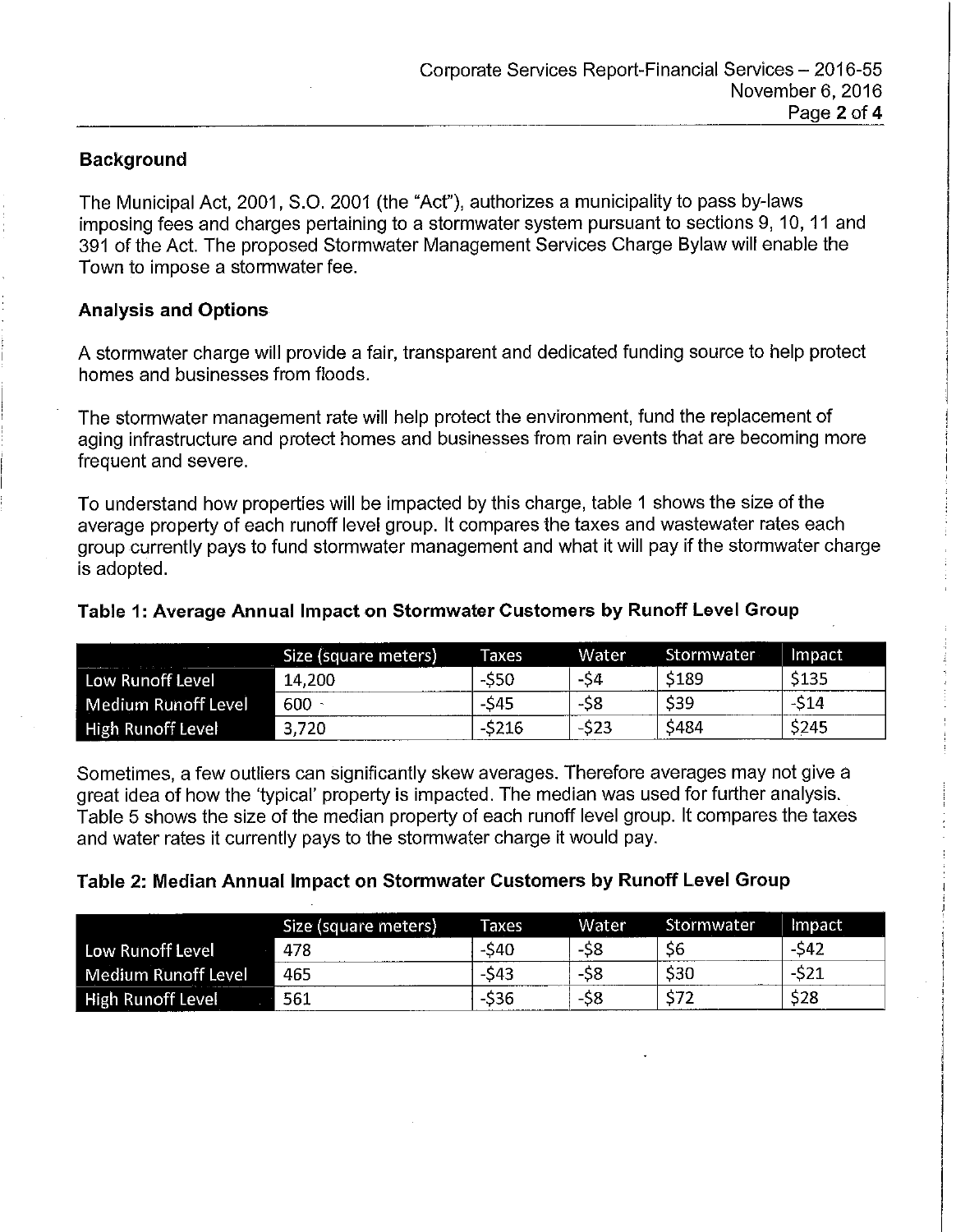## **BUSINESS PLAN AND STRATEGIC PLAN LINKAGES**

This report links to Newmarket's key strategic directions in being Well Managed through fiscal responsibility.

#### **CONSULTATION**

Staff executed the communications plan approved by Council with report 2015-42. The Town engaged the public by issuing a press release, posting an advertisement on Facebook, sending invitations to key stakeholders, hosting a Public Information Centre (PIC), and having a presence at the Community Open House. Overall, the feedback on the direction of the project was positive. The Newmarket Chamber of Commerce and Newmarket Environmental Advisory Committee were consulted to refine the program.

Staff has formed a task force represented by Finance, Engineering, Communications, Information Technology and Customer Service to develop and implement the stormwater charge. Updates were regularly provided to the Utility Transition Task Force, which includes the departments above as well as Legal Services, Economic Development and Strategic Initiatives. Various departmental representatives were consulted as components of the project related to them.

#### **HUMAN RESOURCE CONSIDERATIONS**

Not applicable to this report

#### **BUDGET IMPACT**

This charge will be a new revenue tool to fund the stormwater management service.

In 2017, the median low runoff property will see a new stormwater charge of \$6, the median medium runoff property will see a new charge of \$30 and the median high runoff property will see a new charge of \$73. The charge will be revenue neutral in 2017. Property taxes and wastewater rates will be reduced to account for the new revenue source.

Operating Budget (Current and Future)

\$227,000 will be removed from the rate supported budgets and \$1,418,000 (\$435,000 for operating costs and \$983,000 in capital contributions) will be removed from the tax supported budget. This item will be proposed in the 2017 budget.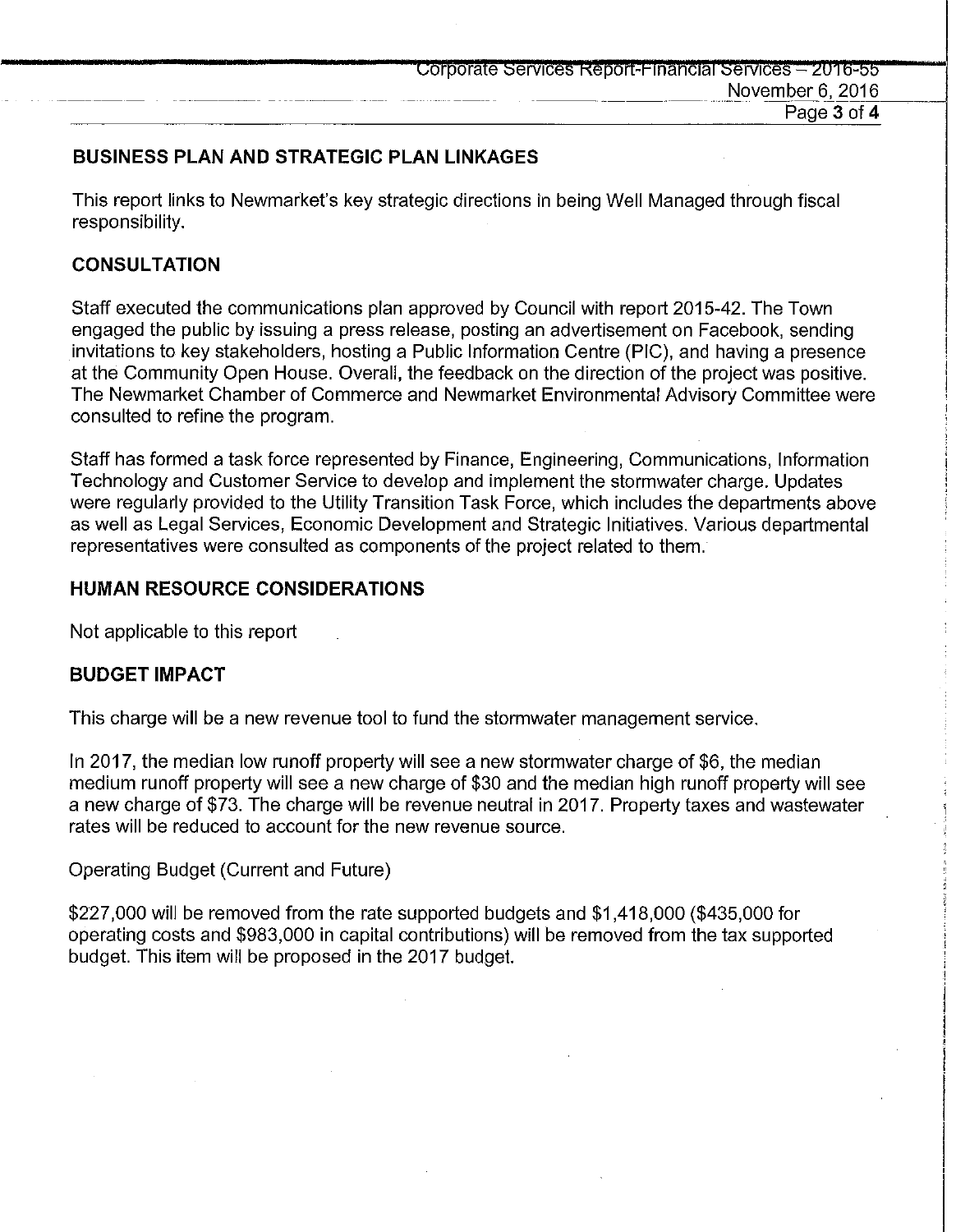## Capital Budget

An annual contribution of \$983,000 to the tax supported asset replacement fund will go to the stormwater asset replacement fund. This item will be proposed in the 2017 budget.

#### **CONTACT**

For more information on this report, contact: Mike Mayes at 905-953-5300, ext. 2102 or via e-mail at mmayes@newmarket.ca

w*d*hwitrH

Kevin Yaraskavitch Financial Business Analyst

Esther Armchuk, LL.B. Commissioner, Corporate Services

Mike Mayes, CPA, CGA, DPA Director, Financial Services/Treasurer

MM/ne Attachment:

a) 2017 Stormwater Rates